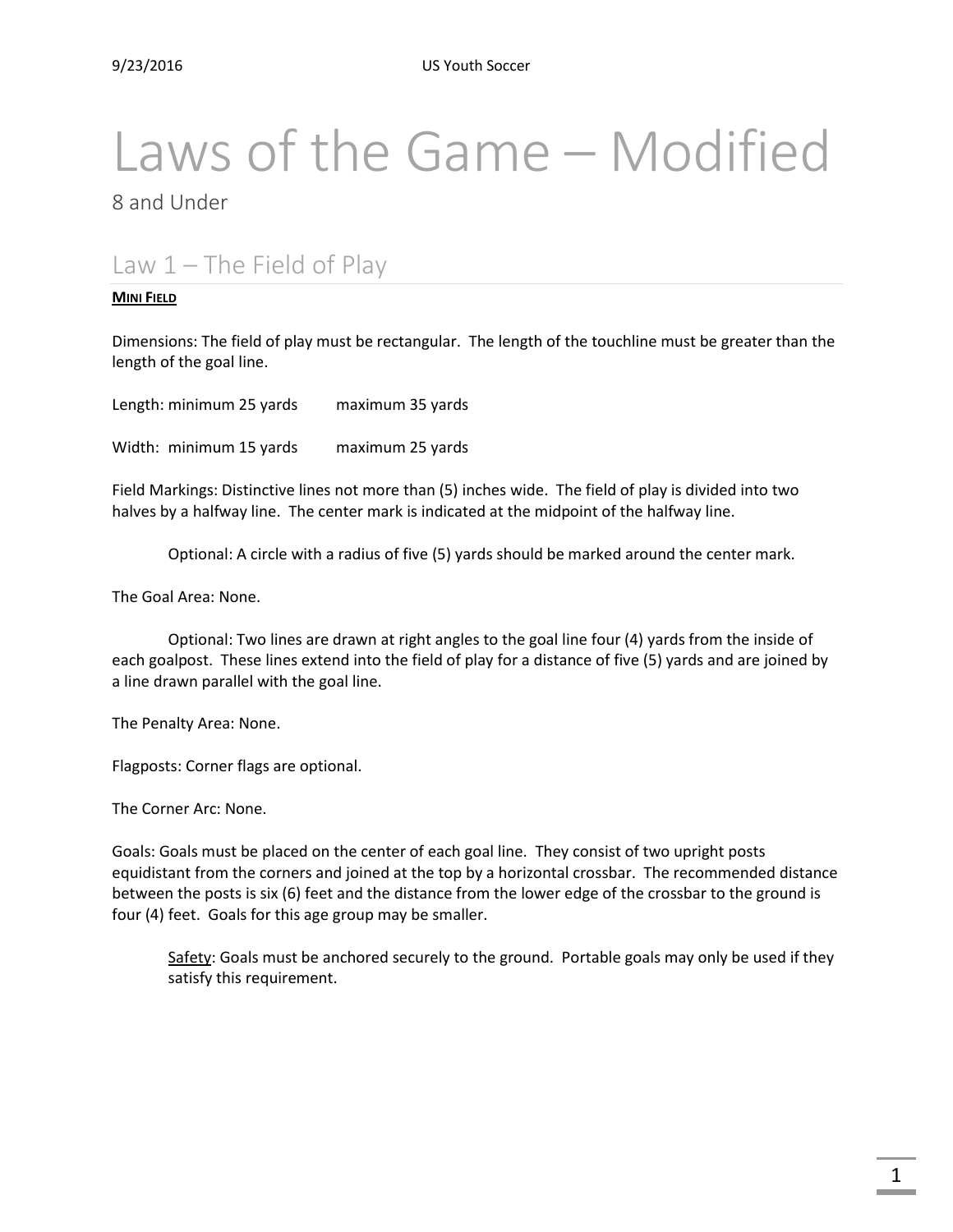

#### Law  $2$  – The Ball

Size three (3). The ball will need to be FIFA Quality.

Optional: use a lightweight<sup>1</sup> size four (4) ball or a Futsal ball to keep the ball mostly on the ground.

#### Law 3 – The Number of Players

A match is played by two teams, each consisting of not more than four (4) players. There are NO goalkeepers.

Substitutions: At any stoppage of play and unlimited.

N. B.: A player who is suspected to have a head injury<sup>i</sup> leaves the field of play for additional evaluation, a substitution can be made in that moment.

Playing time: Each player SHALL play a minimum of 50% of the total playing time. It is the coach's responsibility to enforce this rule. Teams and matches may be coed.

The maximum team roster size is six (6).<sup>ii</sup>

 $\overline{\phantom{a}}$ 

<sup>&</sup>lt;sup>1</sup> A lightweight version reduces the weight of a size 4 soccer ball while still staying within the standards set by U. S. Soccer. Physical benefits of a lightweight ball include less stress on joints at the moment of impact and young players can make long passes, hard shots and block attempts by opponents.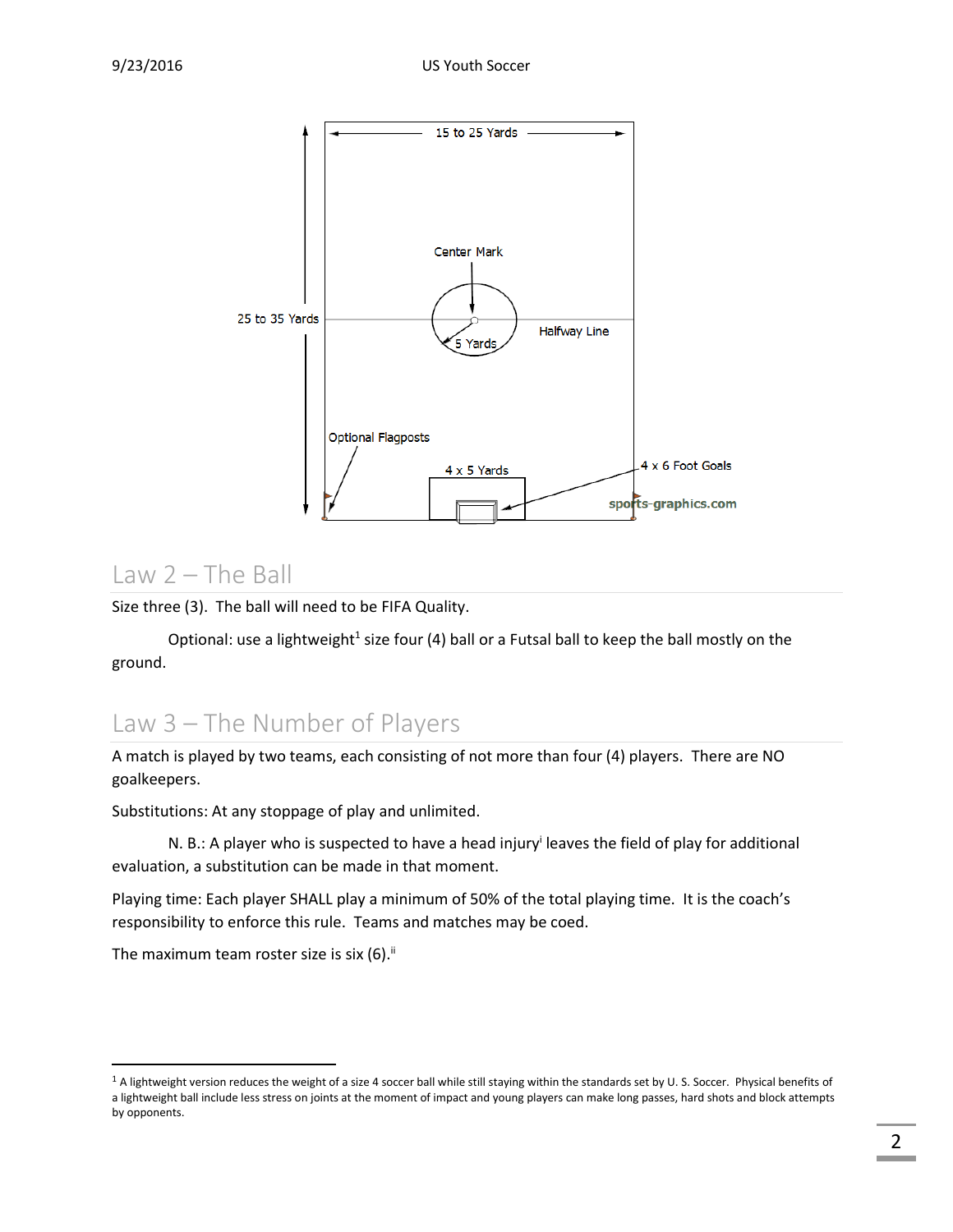# Law 4 – The Players Equipment

Conform to the FIFA Laws of the Game. Non-uniform clothing is allowed based on weather conditions, but uniforms must distinguish teams. Shinguards are MANDATORY for both practices and games, and must be covered entirely by socks. If needed, teams can be distinguished by scrimmage vests.

#### **Safety**

A player must not use equipment or wear anything that is dangerous to himself or another player (including any kind of jewelry; with the exception of a medical alert bracelet).

# Law 5 – The Referee

There is no need for fully qualified referees to manage 8 and Under games. One or both of the coaches should officiate / manage the game. Basic fouls and boundaries should be respected. All infringements should be briefly explained to the players.

# Law 6 – The Other Match Officials

None.

#### Law 7 – The Duration of the Match

The match shall be divided into four (4) periods of not more than 10 minutes, based on the energy and motivation of the players. The length of the match should be determined before the match starts by both coaches. There shall be a maximum of a five (5) minute break between each period. The four periods do not have to be of equal duration.

# Law 8 – The Start and Restart of Play

Conform to the FIFA Laws of the Game, with the exception that the defending team is at least five (5) yards from the ball until it is in play. Remember, let them play and do not interfere for technicalities.

# Law 9 – The Ball In and Out of Play

Conform to the FIFA Laws of the Game.

# Law 10 – The Method of Scoring

Conform to the FIFA Laws of the Game.

#### Law 11 – Offside

None.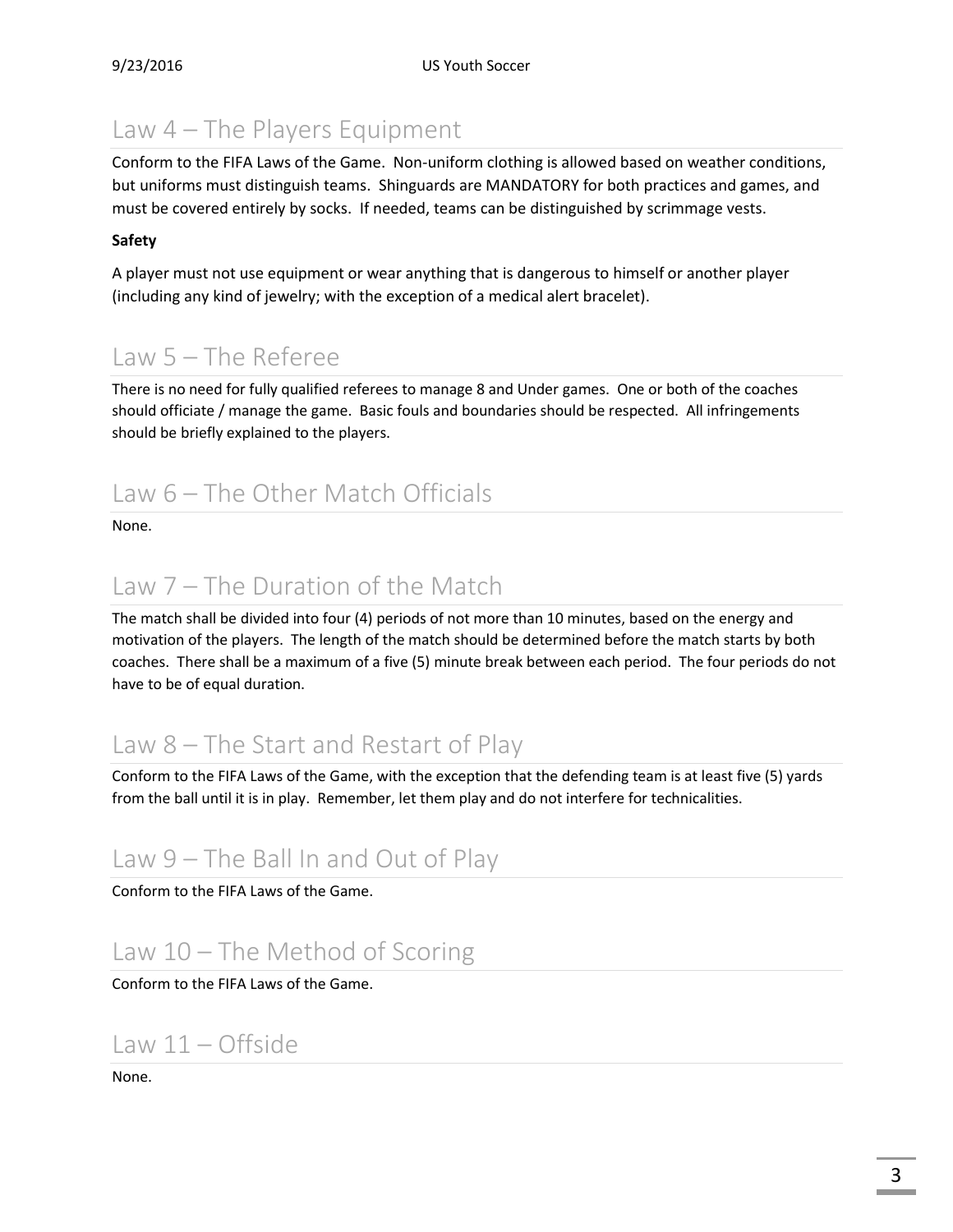# Law 12 – Fouls and Misconduct

Conform to the FIFA Laws of the Game with the exception that all fouls shall result in an indirect free kick.

When a player deliberately heads the ball in a game, an indirect free kick should be awarded to the opposing team from the spot of the offense. If the deliberate header occurs within the goal area [if one is being used], the indirect free kick should be taken on the goal area line parallel to the goal line at the point nearest to where the infringement occurred.

The game official must explain ALL infringements to the offending player. No cards shown for misconduct.

N.B.: A hand ball infraction occurs when a player handles the ball deliberately. The "hand" includes the entire arm up to the top of the shoulder. Instinctive, self-protective reactions are not penalized at this young age. Accidental contact (ball striking hand or arm) is not an offense and should not be penalized.

#### Law 13 – Free Kicks

Conform to the FIFA Laws of the Game with the exception that all free kicks are indirect and all opponents are to be at least five (5) yards from the ball until it is kicked. Deliberate heading is not allowed in 4 vs. 4 games.

#### Law 14 – The Penalty Kick

None.

 $\overline{a}$ 

#### Law 15 – The Throw-In

Conform to the FIFA Laws of the Game.

Optional: the throw-in may be replaced with the pass-in<sup>2</sup>; otherwise conform to the FIFA Laws of the Game. Opposing players are to be at least two (2) yards from the ball until it is kicked. *This option is strongly recommended by US Youth Soccer.*

### Law 16 – The Goal Kick

The goal kick shall be taken anywhere along the goal line within five (5) yards of the goal. Opposing players must drop off five (5) yards from the ball until the ball is kicked.

Optional: If the goal area is marked on the field of play then the goal kick shall be taken there. The ball must leave the goal area before being touched by another player.

### Law 17 – The Corner Kick

Conform to the FIFA Laws of the Game with the exception that opponents remain at least five (5) yards from the ball until it is kicked.

<sup>&</sup>lt;sup>2</sup> The ball is placed on the ground off of the field of play and is kicked into the field of play.